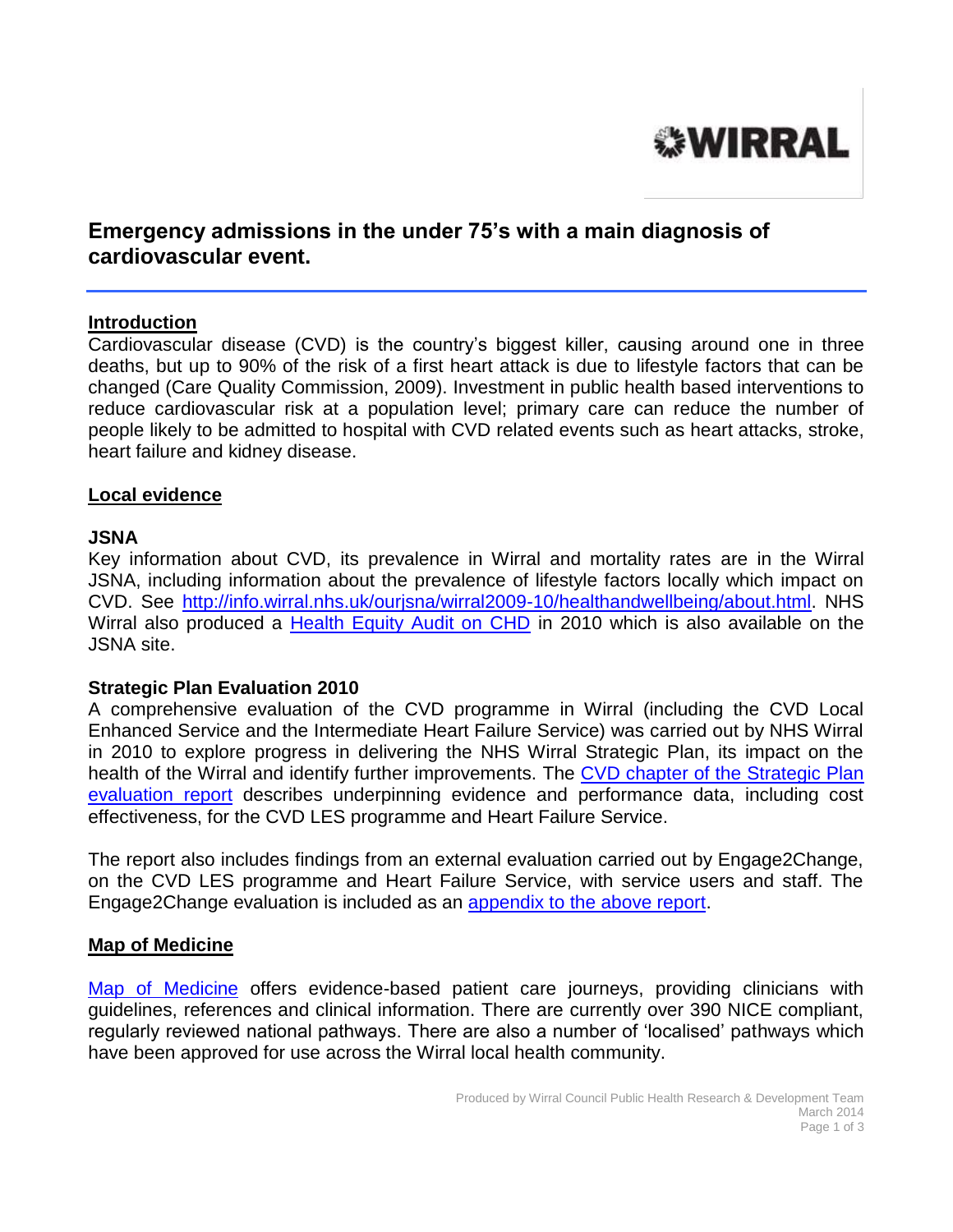### **National Policy Guidance**

The National Institute for Health and Clinical Excellence (NICE) have produced public health [guidance on the prevention of cardiovascular disease \(CVD\) at population level](http://www.nice.org.uk/nicemedia/live/13024/49273/49273.pdf) (2010). This document details advice and guidance on implementing CVD prevention programmes.

NICE have also produced an implementation tool which accompanies their CVD prevention guidance, *[Prevention of cardiovascular disease at population level: Implementing](http://www.nice.org.uk/nicemedia/live/13024/49394/49394.ppt)*  **[recommendations for practice](http://www.nice.org.uk/nicemedia/live/13024/49394/49394.ppt)** (June 2010). This includes recommendations for good practice in CVD prevention programmes, including preparing and developing programmes and considering resources, leadership and evaluation. It also gives details of the potential cost savings associated with implementing the recommendations.

The Department of Health *[National Service Framework for Coronary Heart Disease](http://www.dh.gov.uk/en/Publicationsandstatistics/Publications/PublicationsPolicyAndGuidance/DH_4094275)* [\(2000\)](http://www.dh.gov.uk/en/Publicationsandstatistics/Publications/PublicationsPolicyAndGuidance/DH_4094275) identified the need for a substantial increase in the number of patients being offered appropriate identification, investigation and treatment of heart failure in an attempt to reduce mortality and morbidity. It established 12 standards for the prevention, diagnosis and treatment of coronary heart disease and outlined service models for their delivery. On the prevention side, there is a focus on reducing heart disease in the population and preventing CHD in high-risk patients in primary care.

More recent guidance from DH (2008), *[Putting prevention first. Vascular Checks: risk](http://www.healthcheck.nhs.uk/document.php?o=227)  [assessment and management](http://www.healthcheck.nhs.uk/document.php?o=227)* further focuses on the prevention of vascular diseases and encourages taking action to reduce the risk factors associated with vascular disease.

### **Relevant journals/ literature**

Further supporting literature about CVD and the impact of early identification and prevention on hospital admissions can be found in the following journal articles and reports.

*[Healthcare delivery models for prevention of cardiovascular disease \(CVD\)](http://www.health.org.uk/public/cms/75/76/313/561/Healthcare%20delivery%20CVD.pdf?realName=eQl9Ca.pdf)* by The Health Foundation (2009) considers relevant research evidence on particular interventions aimed at preventing CVD.

*[Predicting the impact of population level risk reduction in cardio-vascular disease and](http://www.ncbi.nlm.nih.gov/pubmed/17084425)  [stroke on acute hospital admission rates over a 5 year period—a pilot study](http://www.ncbi.nlm.nih.gov/pubmed/17084425)* (2006) by Whitfield et al. attempts to present an economic argument for funding a public health-based prevention programme in coronary heart disease. The study investigated the economic consequences of investment in public health on the cost of secondary care at a population level.

Further research by [Kosiborod et al \(2007\)](http://circ.ahajournals.org/content/115/15/1975.full.pdf+html), [D'Agostino et al \(2008\)](http://circ.ahajournals.org/content/117/6/743.full.pdf+html) and [Griffin et al](http://www.bmj.com/highwire/filestream/352714/field_highwire_article_pdf/0.pdf) (2010) also exemplifies the benefits of identifying high risk patients in reducing the frequency of follow up and the intensity of treatment.